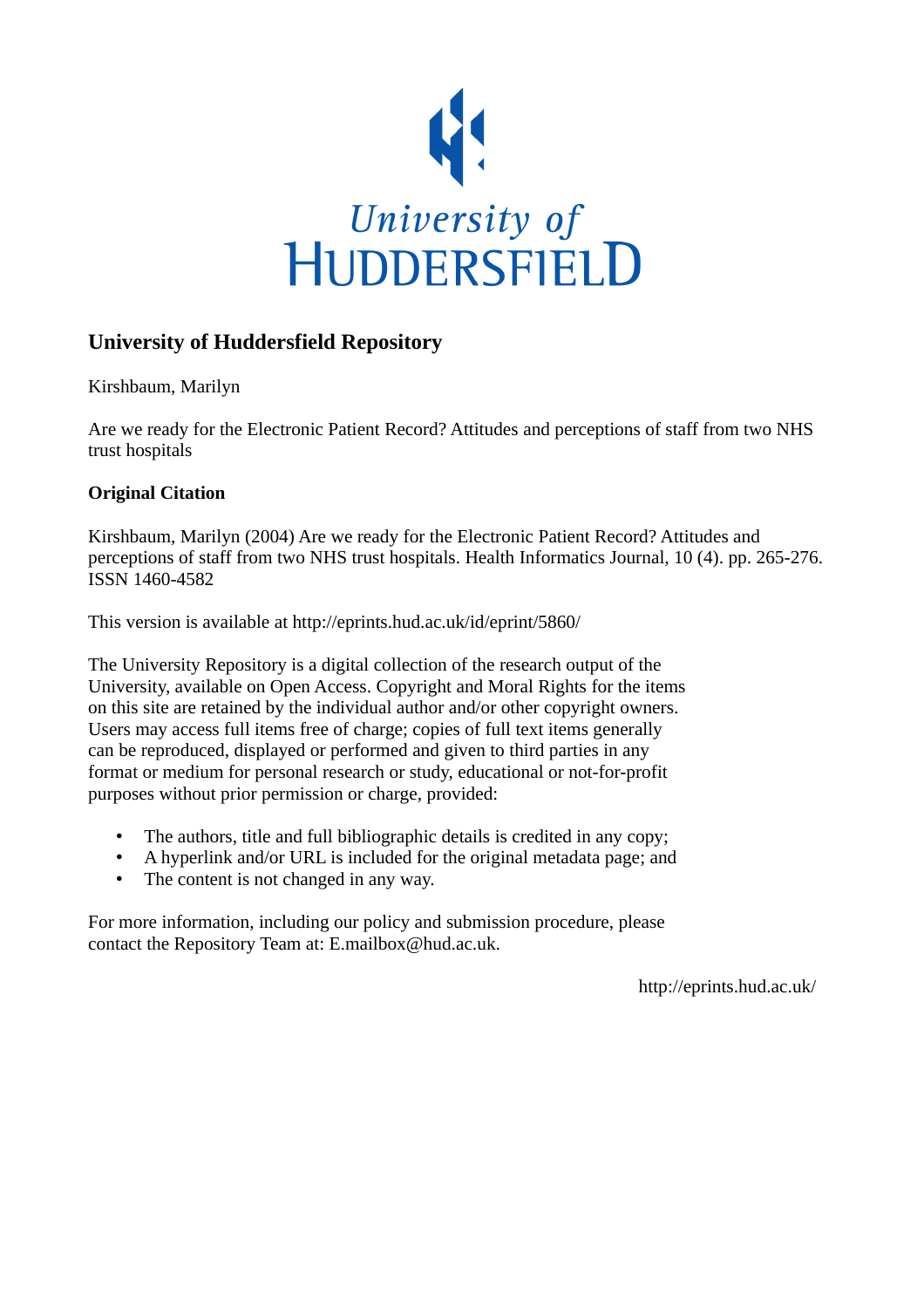# **Title:**

Are we ready for the Electronic Patient Record? Attitudes and perceptions of staff from two NHS Trust hospitals

# **Author:**

Marilyn N. Kirshbaum, MSc., BSc, RGN, DipAdultOnc.

# **Abstract**

**Background:** In light of plans to implement an electronic patient record (EPR), preparations for radical organisational change were recognised as being critical to success.

**Aim:** To determine hospital staff's experience of and attitudes toward computer use and the EPR.

**Method**: A cross-sectional design using The Computer and EPR Attitude Survey was administered to 878 health service employees in two acute hospitals; 479 completed questionnaires were returned, representing a 54% response rate.

**Results:** The majority of respondents demonstrated positive attitudes toward the use of computers and toward EPR, although only 298 (62%) wrote that they knew what 'EPR' actually stood for. Nurses consistently recorded the greatest agreement with negative statements: 'I avoid using computers whenever I can,'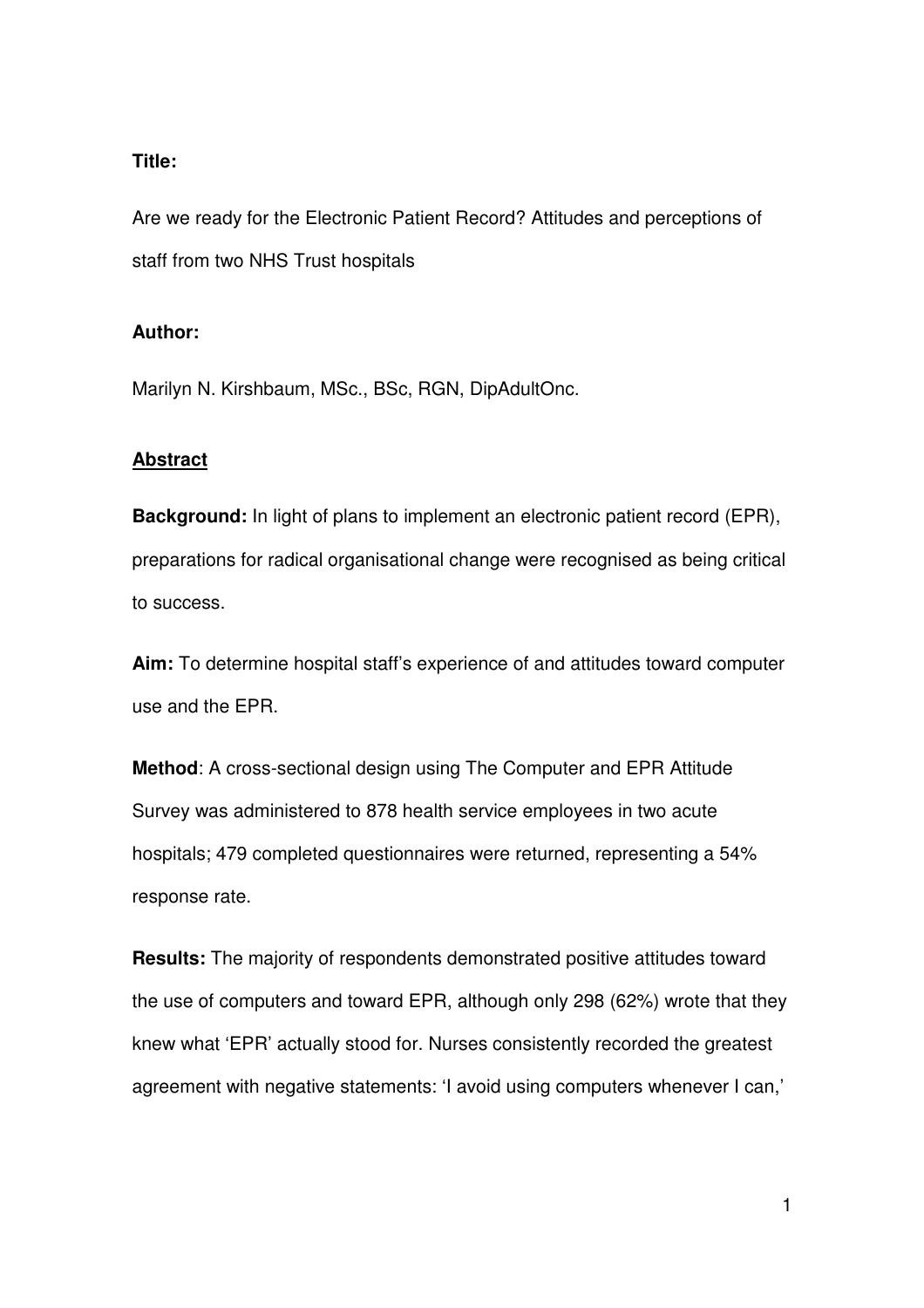'Using a computer is more trouble than it is worth,' and 'I sometimes feel intimidated by the thought of using a computer.'

**Recommendations:** Responsive and prompt actions e.g. informative workshops and targeted skills training.

**Key words and terms:** attitudes, electronic patient record, health service employees, survey

# **Are we ready for the Electronic Patient Record? Attitudes and perceptions of staff from two NHS Trust hospitals**

## **Introduction**

Steady progress on radically changing the clinical information systems within health care provider services, such as acute hospitals, have been made within the UK as a consequence of major national initiatives to improve the quality, effectiveness and efficiency within the National Health Service [1] [2] [3]. At a local NHS Healthcare Trust, it was recognised relatively early on that planning for implementation of an Electronic Patient Record (EPR) would require a great deal of preparatory consideration in addition to resource allocation. Organisational development and leadership were recognised as key determinates for success specifically, to ensure that the vision of an integrated EPR became a truly useful and functioning reality.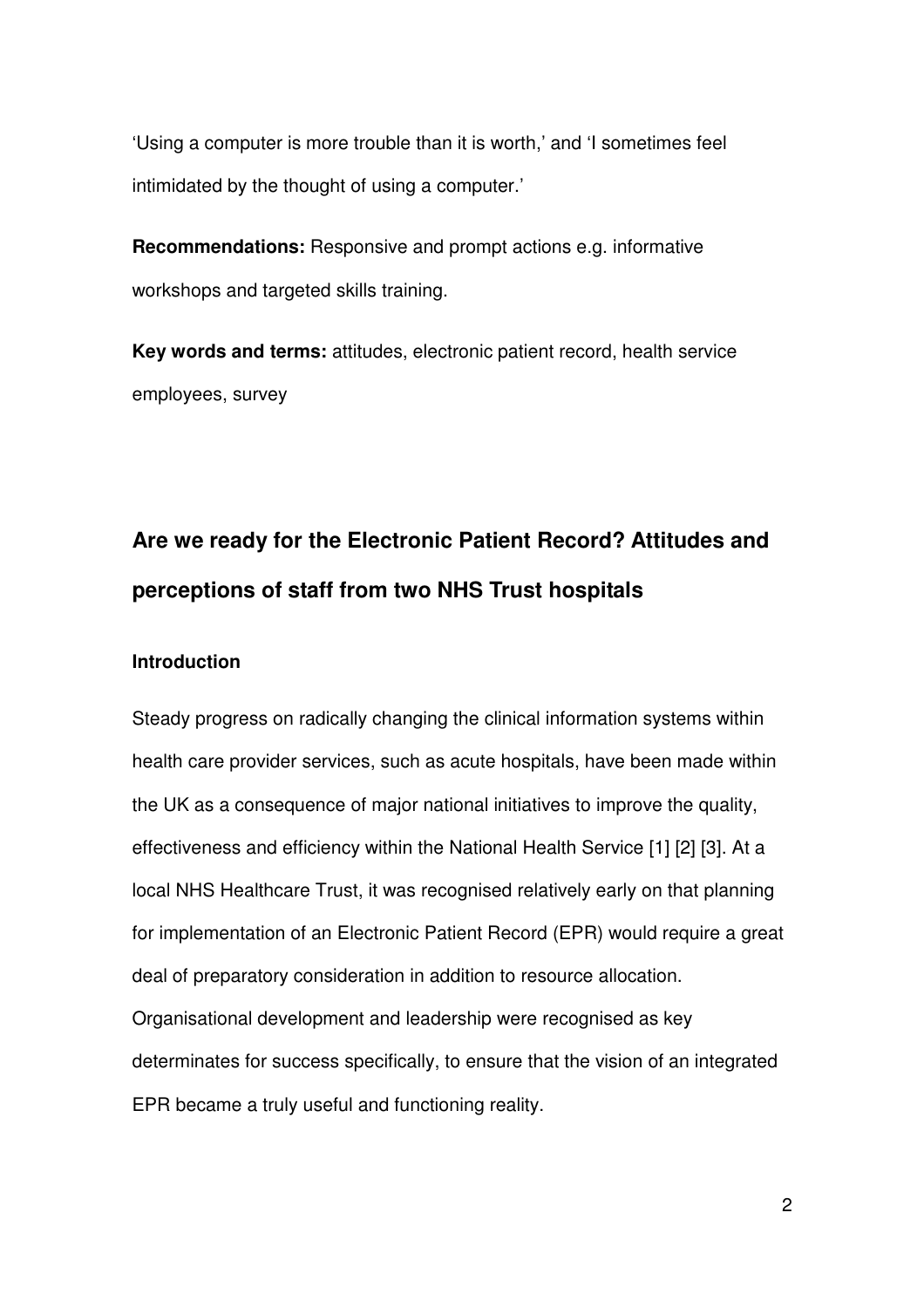Existing computer-based systems used to manage patient administration and clinical services information consisted of: an executive patient administrative system (PAS) which was antiquated, inflexible and no longer supported or developed by the original supplier; a range of add-on modules (e.g. maternity, physiotherapy); a selection of non-integrated systems for pathology, radiology and pharmacy and in one hospital a Picture Archives and Communication System (PACS) for radiology applications.

As part of the preliminary specification and design stage, two Senior Nurses for Practice Development (EPR/Clinical Informatics) were appointed to prepare professional staff within the two acute hospitals that made up the NHS Trust. To achieve this aim, a 'concept', known as The Vision Centre was devised to:

- Determine the developmental needs of professional staff associated with routine use of EPR.
- Formulate a strategy for change based on staff development
- Process map clinical services
- Initiate and implement a series of interactive presentations to introduce EPR to all Trust staff
- Facilitate workshops for clinical teams to examine 'best practice'
- Create (in a association with software suppliers) computer simulated scenarios of patient-focused clinical applications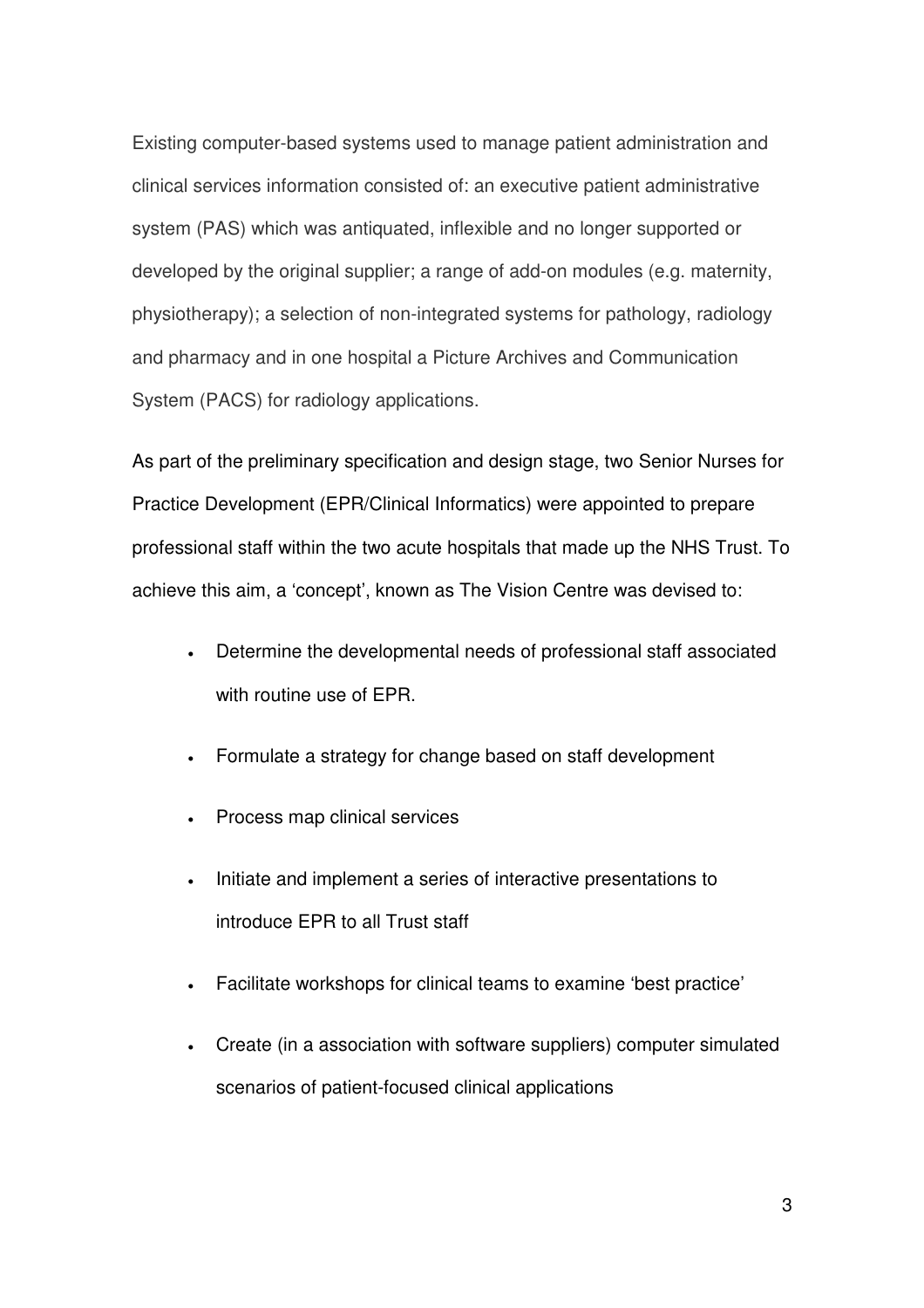As an early priority of the Vision Centre was identified as determining the developmental needs of employees, it was necessary to identify the collective experience, knowledge and perceptions of computer use and EPR of staff in the local NHS Trust. This information was deemed to be central to the formulation of a strategy to enable achievement of the Vision Centre objectives. The collected responses from hospital staff could also be used as baseline data from which organisational change could be measured throughout the subsequent phases of EPR implementation and utilisation.

A study was designed to determine hospital staff's experience of and attitudes toward computer use and the EPR.

# **Method**

A cross-sectional survey design was used to meet the study aim.

#### Instrument

A questionnaire called the Computer and EPR Attitude Survey was developed by the author based on a validated measure of computer anxiety by Maurer [4] and incorporated minor amendments made by Cooper [5]. The survey instrument was presented as a four-paged A4 booklet and arranged in three sections:

1. 14 demographic questions about general background; experience, training and use of computers; knowledge of the use of EPR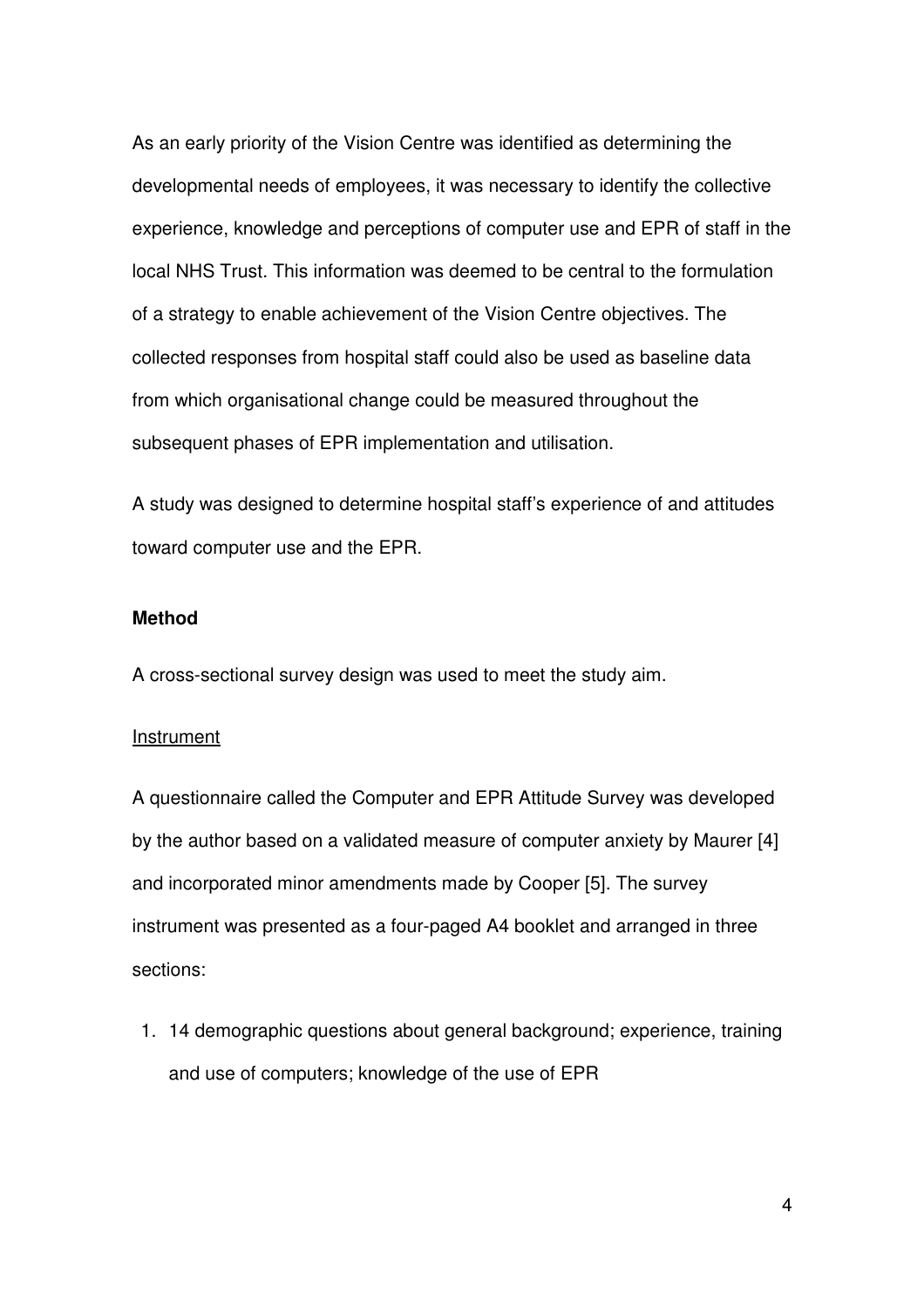- 2. 22 item attitude scale where the response options were: strongly agree, agree, uncertain, disagree and strongly disagree
- 3. A boxed section on the last page that welcomed comments from participants.

### Pilot

Before the questionnaire was administered to its intended representative sample, a draft version was piloted within another NHS Trust to 22 hospital staff. Minor changes were made to improve the clarity of two questions. Respondents commented that the form was quick and easy to complete and that it encouraged them to consider the implications of EPR within their place of work.

# Sample

The sample was derived from two moderately large acute hospitals that serve a population of approximately 412,000 people in two towns and surrounding rural areas. Latest figures indicate that the Trust provides treatment for 69,000 inpatients, 26,200 day cases, 364,000 outpatients and 127,000 visits to the accident and emergency departments a year.

The primary criterion for completing the questionnaire was defined as: Anyone working in the NHS Trust who would be using the EPR. This included all grades of nurses, doctors, professionals allied to medicine (PAMs), pharmacists, laboratory staff, radiology staff, medical secretaries, ward clerks,

5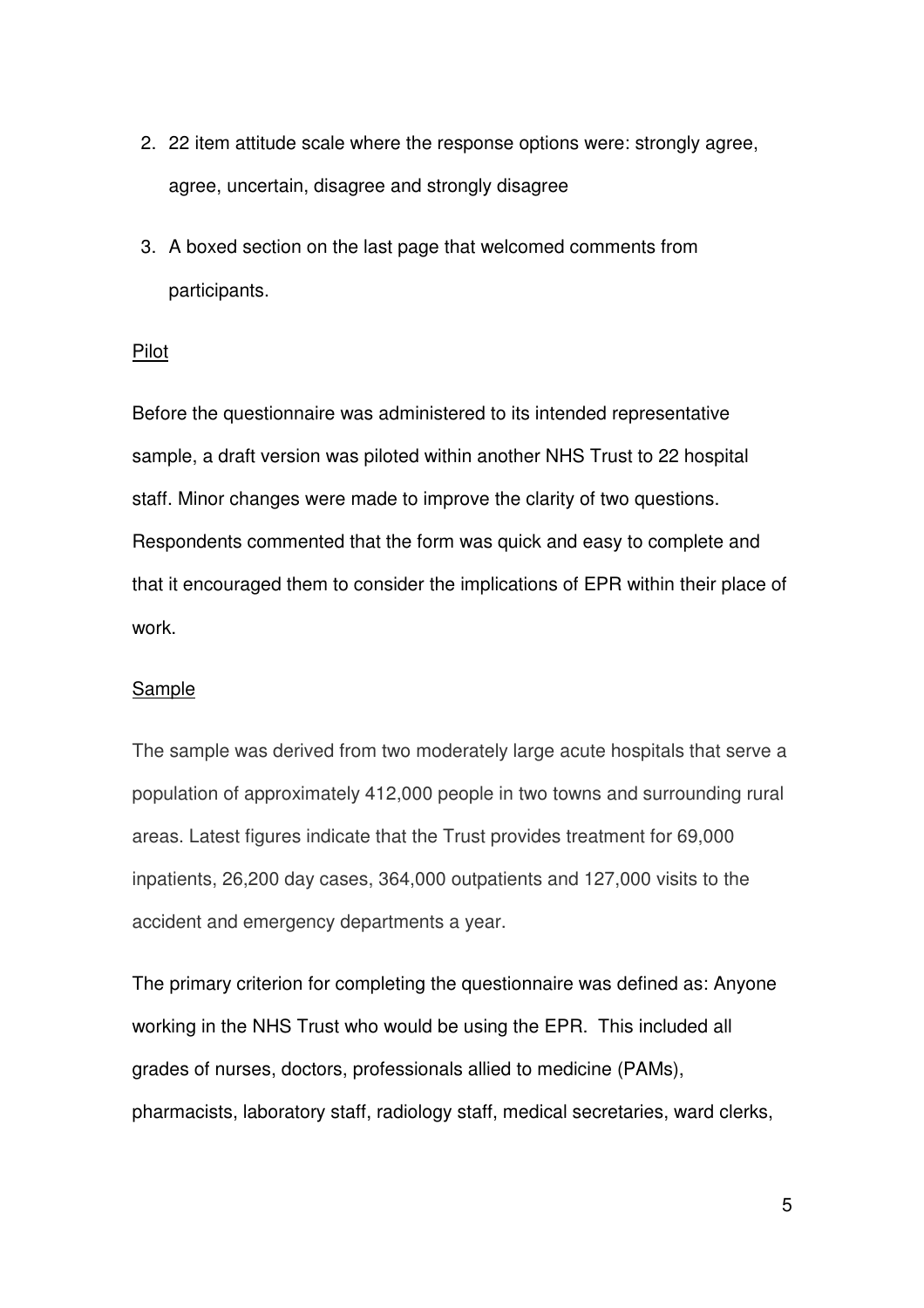managers/co-coordinators and other clerical staff (e.g. medical records, booked admissions, reception officers).

#### Data collection

The senior practice development nurses distributed the questionnaires in person to every clinical department within the acute sector of the Trust. After a verbal introduction, an adequate number of forms (as determined by consultation with individual departments) were handed directly to the manager or person in charge of each clinical area. Cover letters that explained the purpose of the survey and contact details of the researchers were also included. A date for collection of the completed questionnaires was then negotiated; the suggested time allotted was three weeks. Some departments suggested that they send the forms directly to the practice development nurses; these offers were accepted appreciatively. After four weeks, additional visits were made to the departments who had not responded in an attempt to ascertain if there were any specific problems and to encourage further participation.

#### Analysis

Responses from the completed questionnaires were scanned using Formic for data entry, 'cleaned' and then analysed using SPSS v10. The data were explored in four stages: description of the sample, comparison between hospital sites, comparison between professional groups and recording of written comments.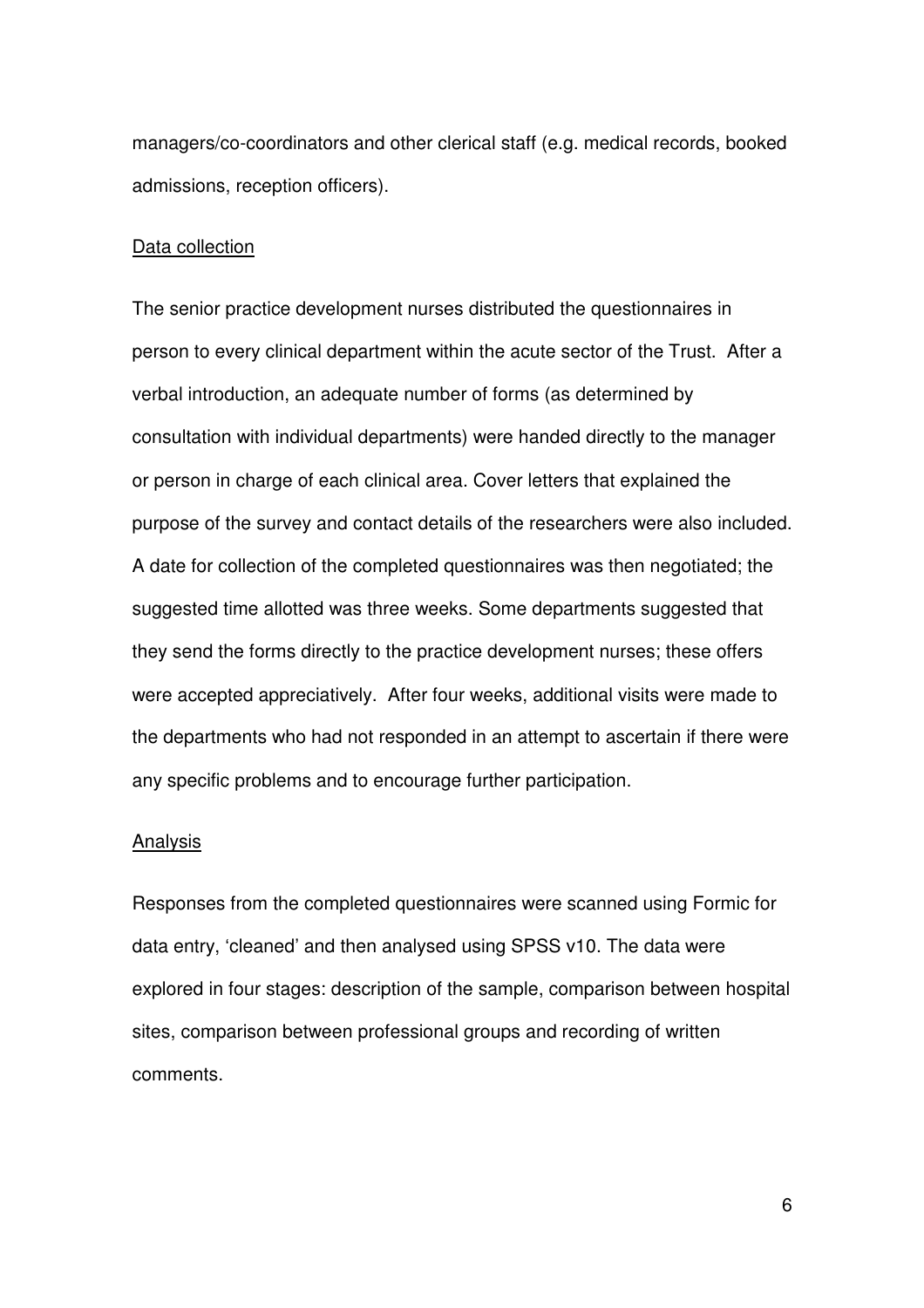# **Results**

# The sample

Eight hundred and seventy-eight (878) questionnaires were distributed in total. Four hundred and seventy-nine (479) were returned from a broad cross-section of staff from the two acute hospitals after six weeks. This represented a response rate of 54 percent. When reviewed according to individual hospital there were:

- 278 (58%) respondents from Hospital A
- 191 (40%) respondents from Hospital B and
- 9 (2%) respondents who viewed themselves as working at both sites.

Upon further examination, it was found that 48% of the sample consisted of nurses or midwives, which represented the largest single group of hospital staff (Table 1).

Table 1: Breakdown of sample by profession/job title  $N = 479$ 

| Job title      |     | <b>Actual Number Percent of sample</b> |  |  |
|----------------|-----|----------------------------------------|--|--|
| Doctor         | 30  | 6.3                                    |  |  |
| Secretary      | 22  | 4.6                                    |  |  |
| Nurse, midwife | 234 | 48.9                                   |  |  |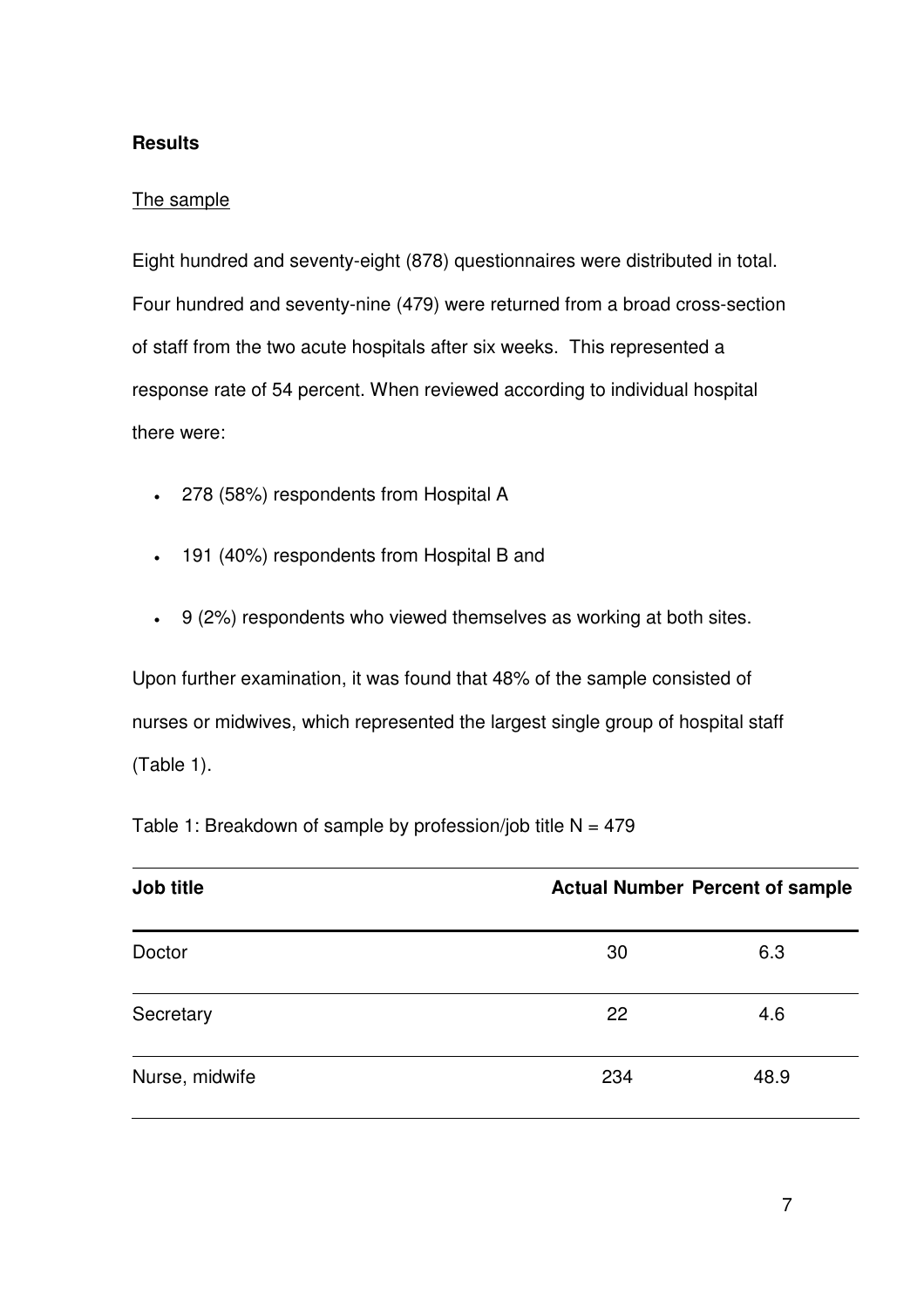| Manager                                           | 7   | 1.5   |
|---------------------------------------------------|-----|-------|
| Ward clerk, clerical assistant, appointment clerk | 40  | 8.4   |
| Auxiliary nurse, health care assistant            | 34  | 7.1   |
| Various clerical, admin and coordinating roles    | 30  | 6.3   |
| Scientists, pharmacists                           | 39  | 8.1   |
| Professional allied to medicine (PAMs)            | 43  | 9.0   |
| Total                                             | 479 | 100.0 |

When compared alongside the actual distribution of Trust personnel within the organisation according to professional groups, the questionnaire returns reflected comparable percentages (Table 2).

Table 2: Distribution of all Trust personnel according to professional job titles (Population)\*

| Job title                                         | <b>Percent of sample</b> | <b>Percent of Trust</b> |
|---------------------------------------------------|--------------------------|-------------------------|
|                                                   |                          | personnel               |
|                                                   |                          | (population)            |
|                                                   |                          | (medical & dental)      |
| Doctor                                            | 6.3                      | 7.4                     |
| Secretary                                         | 4.6                      | (administration &       |
| Ward clerk, clerical assistant, appointment clerk | 8.4                      | clerical)               |
| Various clerical, admin and coordinating roles    | 6.3                      |                         |
|                                                   | $subtotal = 19.3$        | 18.3                    |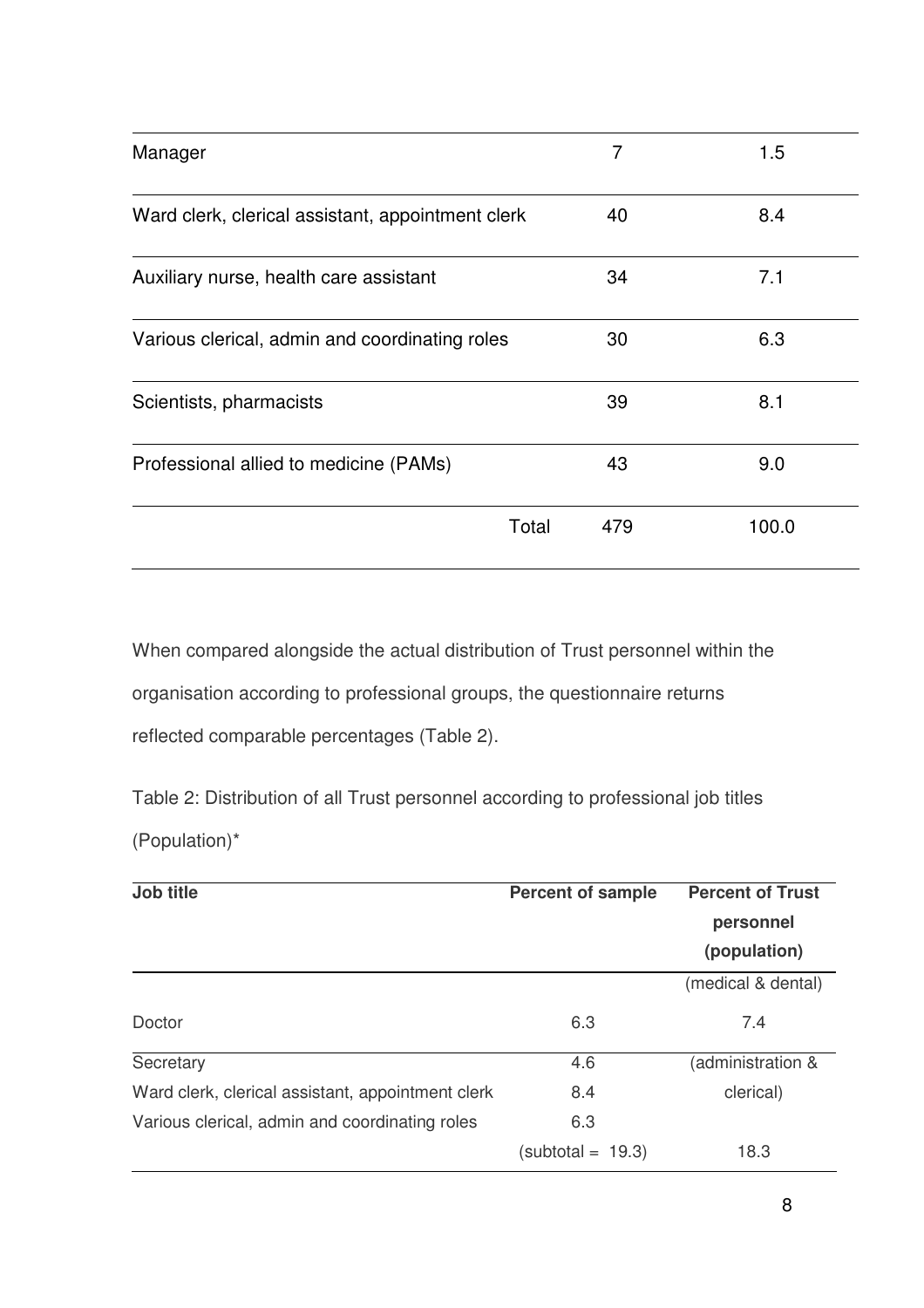| Nurse, midwife                         |       | 48.9  | 43.5                 |
|----------------------------------------|-------|-------|----------------------|
| Manager                                |       | 1.5   | 2.7                  |
| Auxiliary nurse, health care assistant |       | 7.1   | 7.8                  |
|                                        |       |       | (plus technicians)   |
| Scientists, pharmacists                |       | 8.1   | 10.4                 |
|                                        |       |       | (plus support staff) |
| Professional allied to medicine (PAMs) |       | 9.0   | 9.9                  |
|                                        | Total | 100.0 | 100.0                |

\*[Data supplied by Human Resource Department of the local NHS Trust]

# Experience and use of computers (whole sample)

One hundred and ninety respondents (40%) reported that they had completed some form of computer skills course; 289 (60%) staff member reported that they had not. Three hundred and twenty staff members (67%) recorded that they used a computer at home; 159 staff members, (33%) of the sample, recorded that they did not. A large section of the sample, 438 (91%), used a computer at work. Only 41 (9%) of staff in the sample reported that they did not use a computer at work.

 When asked, 'How would you rate your ability to use reference indices and databases (e.g. Medline, CINAHL, Cochrane)?'

- 137 (28.6%) reported they were confident
- <sup>1</sup> 134 (28.0%) reported that were not confident
- 208 (43.4%) reported that they never use them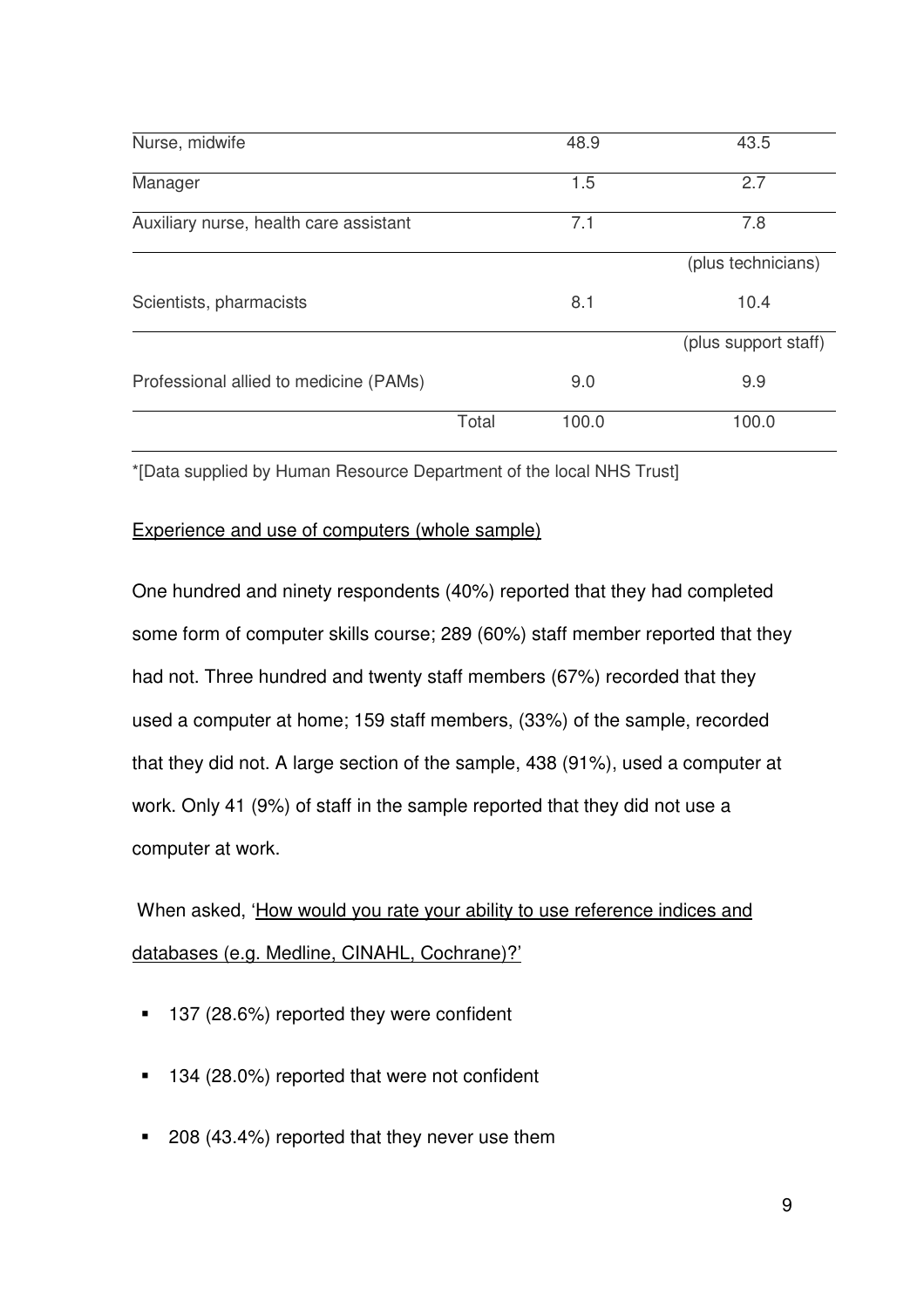In response to being asked if they knew what the 'EPR' was, 298 (62%) answered that they did and 181 (38%) answered that they did not.

# Attitude statements (whole sample)

In response to the attitude statements, it was found that at least 50% of respondents agreed with the following statements:

- Productivity is improved when computers are used (54%)
- Computers save time and work (64%)
- Computers make things easier (60%)
- I enjoy using computers (67%)
- I can think of many ways I would use a computer (65%)
- I can think of many benefits associated with using EPR (58%)

It was also noted that at least 50% of respondents disagreed with the following statements:

- I feel very negative about computers in general (76%)
- I avoid using computers whenever I can (78%)
- I feel there are too many computers around now (70%)
- Using a computer is more trouble than it is work (72%)
- I feel uncomfortable about the thought of using computers (71%)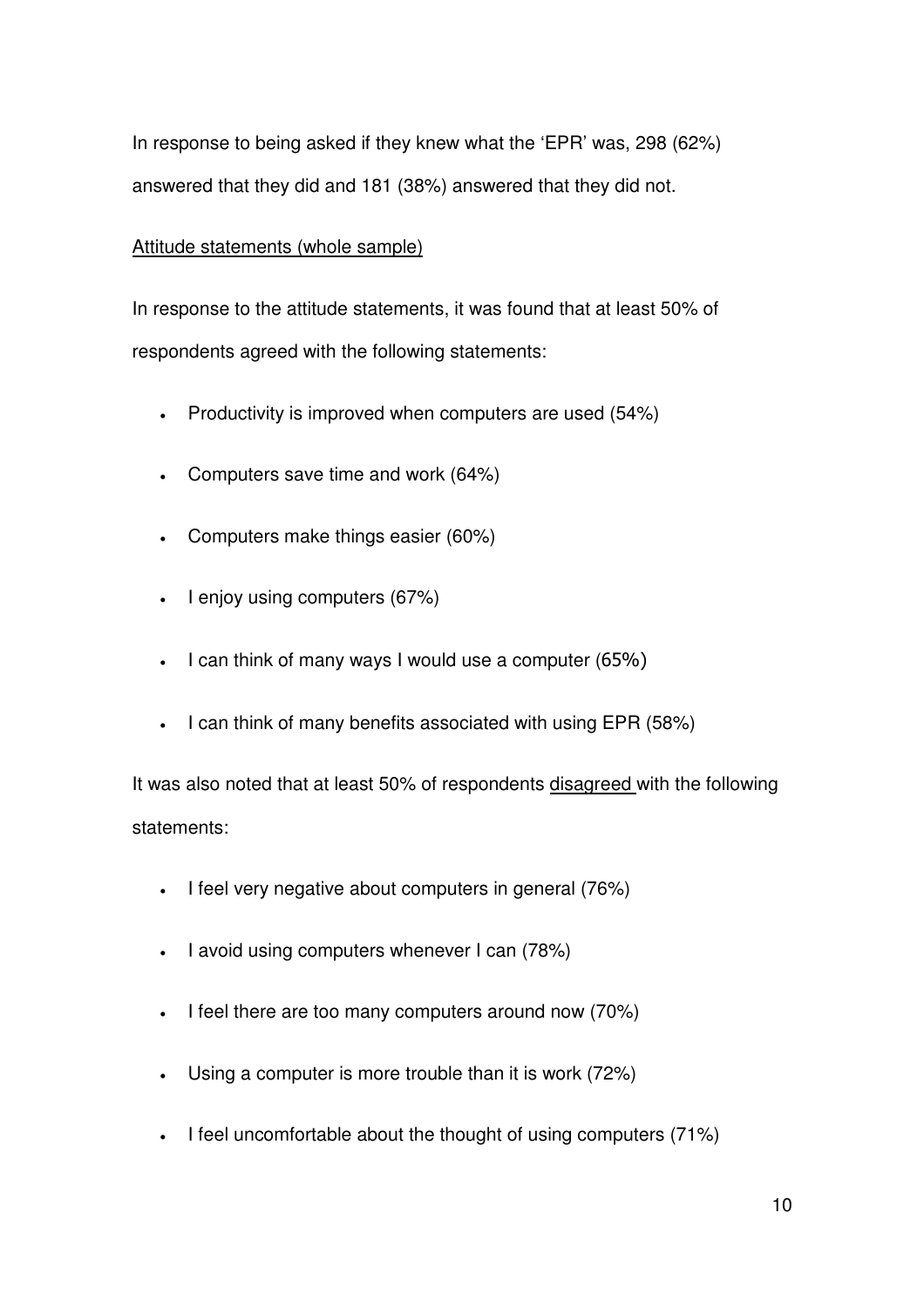- Computers are too complicated to be much use to me (69%)
- If I had to use a computer all the time I would probably be very unhappy (58%)
- I sometime feel very intimidated by the thought of using a computer (63%)
- EPR will be too complicated to be much use to me (55%)

There were six attitude statements that specifically mentioned EPR. All revealed a disproportionate percentage of 'uncertain' responses. According to these results, one third of the sample had not yet formed an opinion about EPR; this was reflected in their responses, which were noticeably neither positive nor negative. Furthermore, the analysis of the results also demonstrated that staff members who had completed a computer course were more likely to know what EPR was and were more positive toward computers and EPR.

# Comparisons between sites

When data from each of the two hospitals were compared, representation of staff based on their job titles was remarkably similar, as displayed below (Table 3).

Table 3: Breakdown of sample by job title and place of work  $N = 479$ 

| Job title |      |     | Hospital A Hospital B Duties across Total number |     |
|-----------|------|-----|--------------------------------------------------|-----|
|           | (% ) | (%) | both hospitals                                   | (%) |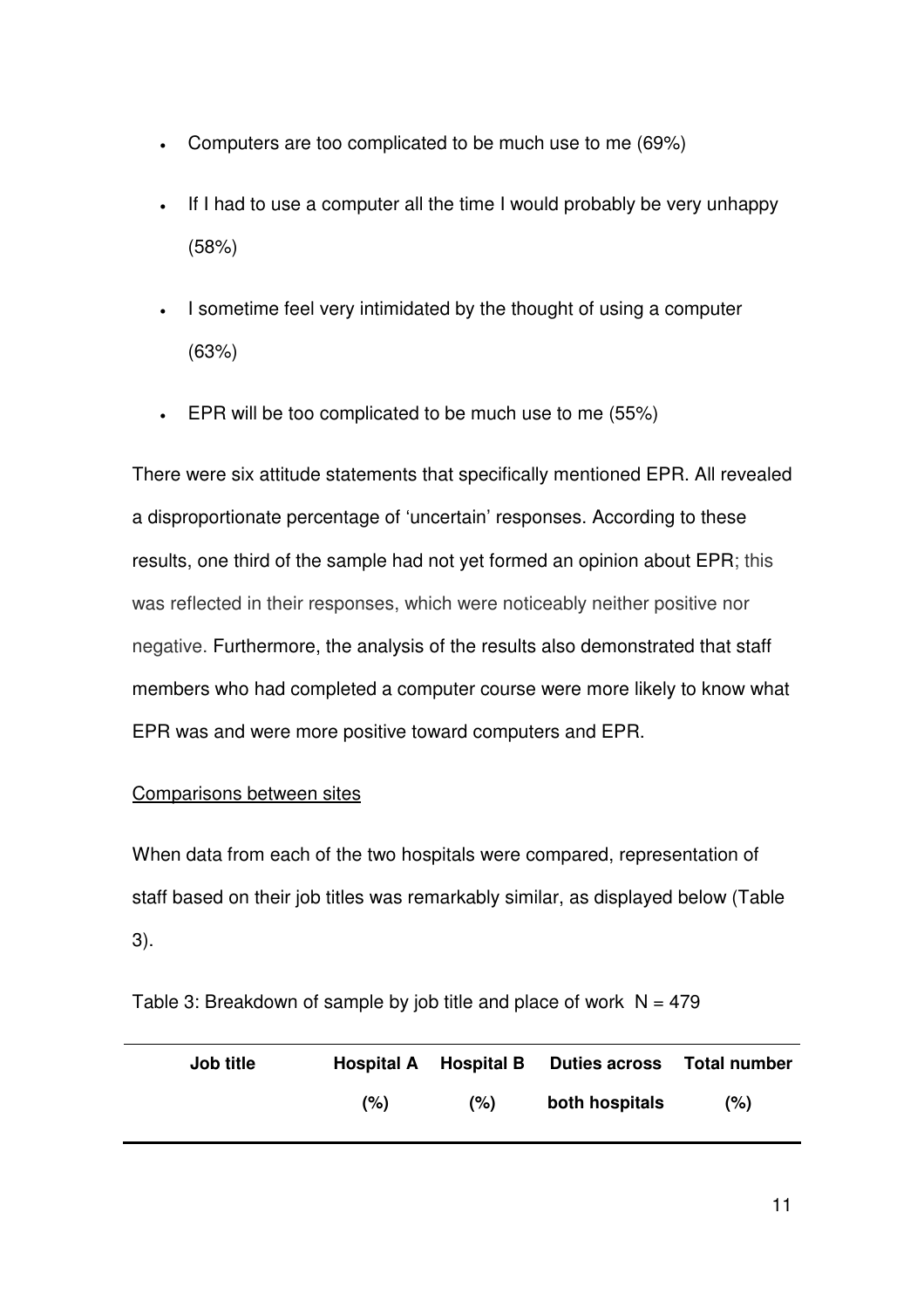|                         |            |            | (%)         |            |
|-------------------------|------------|------------|-------------|------------|
| Auxiliary nurse/HCA     | 18(6.5)    | 16(8.4)    | 0           | 34(7.1)    |
| Doctor                  | 15(5.4)    | 10(5.2)    | 5(55.6)     | 30(6.3)    |
| Manager                 | 6(2.2)     | 1(.5)      | 0           | 7(1.5)     |
| Misc. clerical, admin., | 19(6.8)    | 10(5.2)    | 1(11.1)     | 30(6.3)    |
| co-ordinators           |            |            |             |            |
| Nurse, midwife          | 128 (45.9) | 103 (53.9) | 3(33.3)     | 234 (48.9) |
| Professions allied to   | 37(13.3)   | 6(3.1)     | $\mathbf 0$ | 43 (9.0)   |
| medicine (PAMs)         |            |            |             |            |
| Scientist, pharmacist   | 23(8.2)    | 16(8.4)    | 0           | 39(8.1)    |
| Secretary               | 13(4.7)    | 9(4.7)     | $\mathbf 0$ | 22(4.6)    |
| Ward clerk, clinical    | 20(7.2)    | 20(10.5)   | $\pmb{0}$   | 40 (8.4)   |
| assist, appointments    |            |            |             |            |
| Total                   | 279 (100)  | 191 (100)  | 9           | 479 (100)  |

The two acute hospital sites were also compared according to their responses to three specific questions. In response to *'Have you completed a computer* course?' It appears that a slightly higher percentage of Hospital 2 staff recorded 'yes' (47%), compared to Hospital 1 (34%). Similarly, in answering 'Do you know what EPR is?' 71% of Hospital 2 staff wrote 'yes' compared to 56% at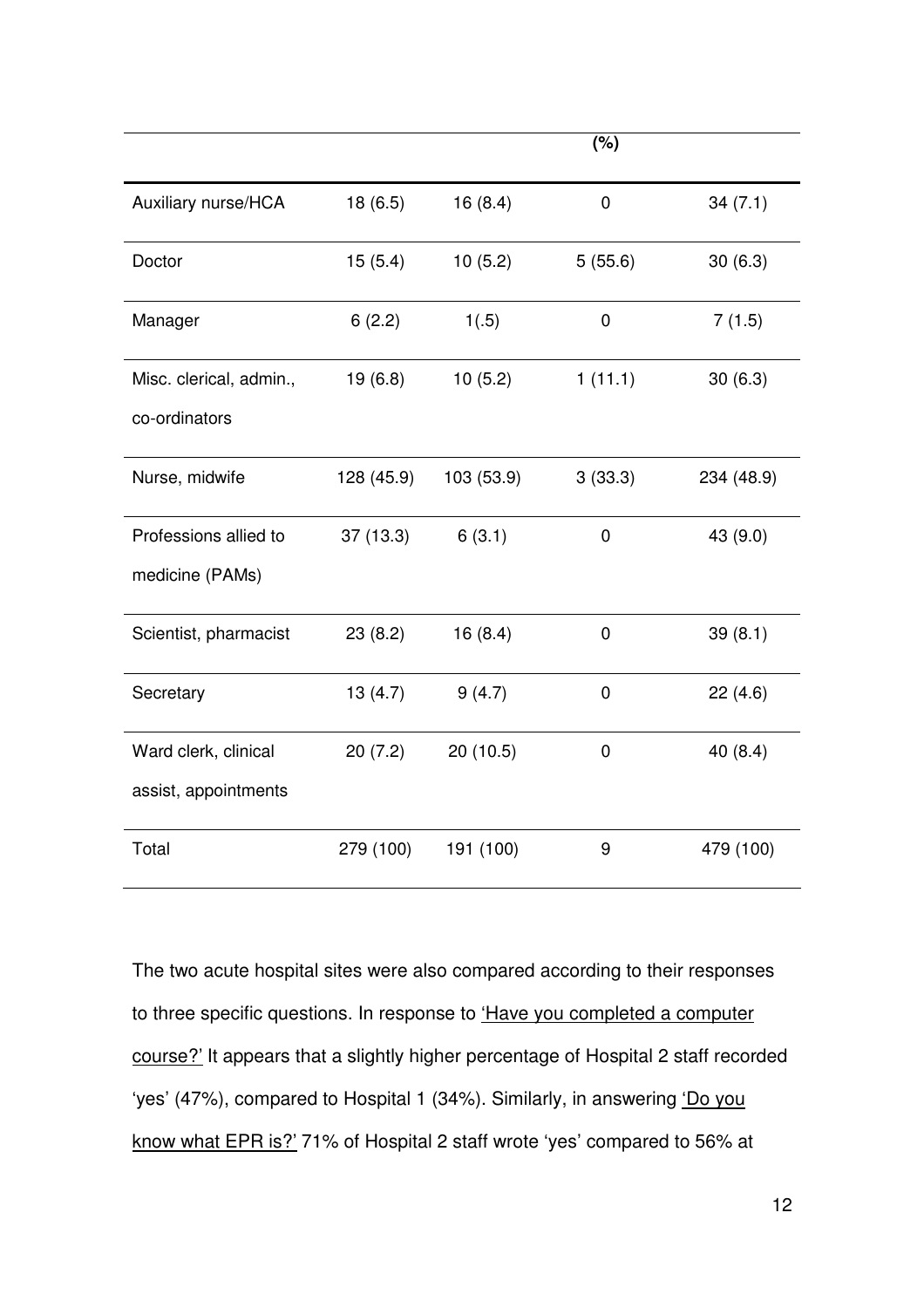Hospital 1. Responses to the question 'Please rate your ability to use indices/database (e.g. Medline, Cochrane)?' were very similar between sites.

Comparisons between professional groups

Differences between different professional groups with were observed for three specific questions. In response to 'Have you completed a computer course?', only 28% of nurses recorded 'yes', compared to 43% of doctors. A very high percentage of secretaries (95.5%) had completed a computer course.

For the question 'Do you know what EPR is?' all professional groups answered similarly. Within each group between 59% and 63.3% responded affirmatively.

When asked to 'Rate your ability to use indices/databases (e.g. Medline, Cochrane)?' *,* doctors, as a group, were overwhelmingly confident (80%). Comparisons are displayed in the Table 4 below.

Table 4: Comparison between professional groups in response to being asked 'Rate your ability to use indices/ databases (e.g. Medline, Cochrane)?'  $N = 479$ 

| <b>Professional group</b> | Confident (%) | Not confident (%) | Never use them $(\%)$ |
|---------------------------|---------------|-------------------|-----------------------|
| Doctor                    | 30(80.0)      | 4(13.3)           | 2(6.7)                |
| Nurse, midwife            | 73 (31.2)     | 80 (34.2)         | 81 (34.6)             |
| Scientist, pharmacist     | 7(17.9)       | 10(25.6)          | 22(56.4)              |
| <b>PAMs</b>               | 17 (39.5)     | 17 (39.5)         | 9(20.9)               |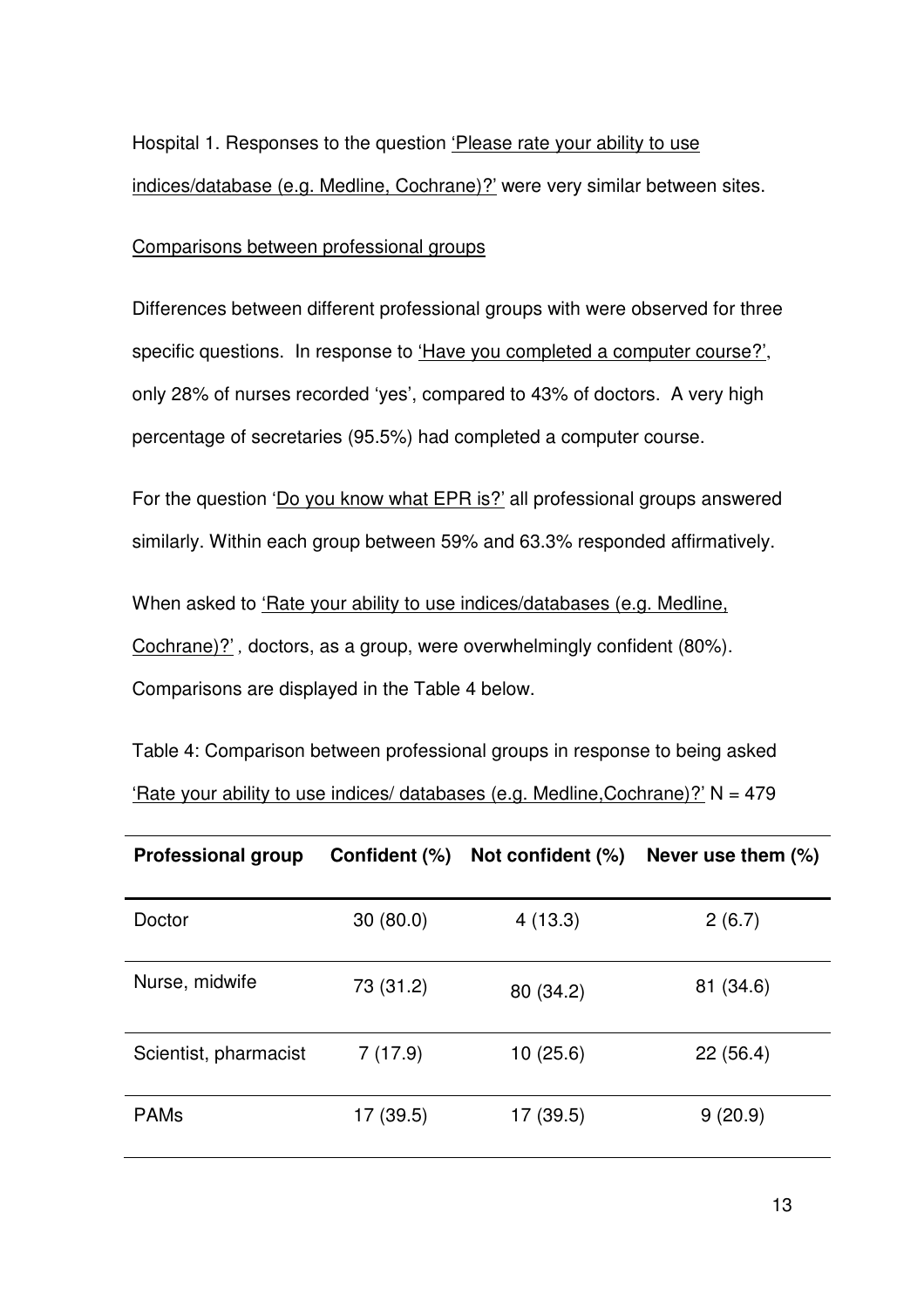In most instances, clerical staff (e.g. secretaries, ward clerks, administrators) shared similar positive views when it came to attitudes to computers. Secretaries tended to be extremely positive with 100% agreeing that they 'enjoy using computers.' Professional clinical staff on the whole were generally positive, as reflected in the selected attitude statements items listed below (Tables 5, 6 & 7). Generally, nurses/midwives (including nursing auxiliaries) were frequently more wary of computers.

Table 5: Comparison between professional groups in response to Item 7:  $\underline{1}$ avoid using computers whenever I can'

| <b>Professional group</b> | Agree $(\%)$ | Uncertain(%) | Disagree(%) |
|---------------------------|--------------|--------------|-------------|
| <b>Doctors</b>            | 2(6.7)       | 1(3.3)       | 27(90.0)    |
| Nurse, midwives           | 42 (17.9)    | 23 (9.80)    | 169 (72.20  |
| Scientist, pharmacist     | 2(5.1)       | 5(12.8)      | 32(82.1)    |
| <b>PAMs</b>               | 4(9.3)       | 2(4.7)       | 37 (86.0)   |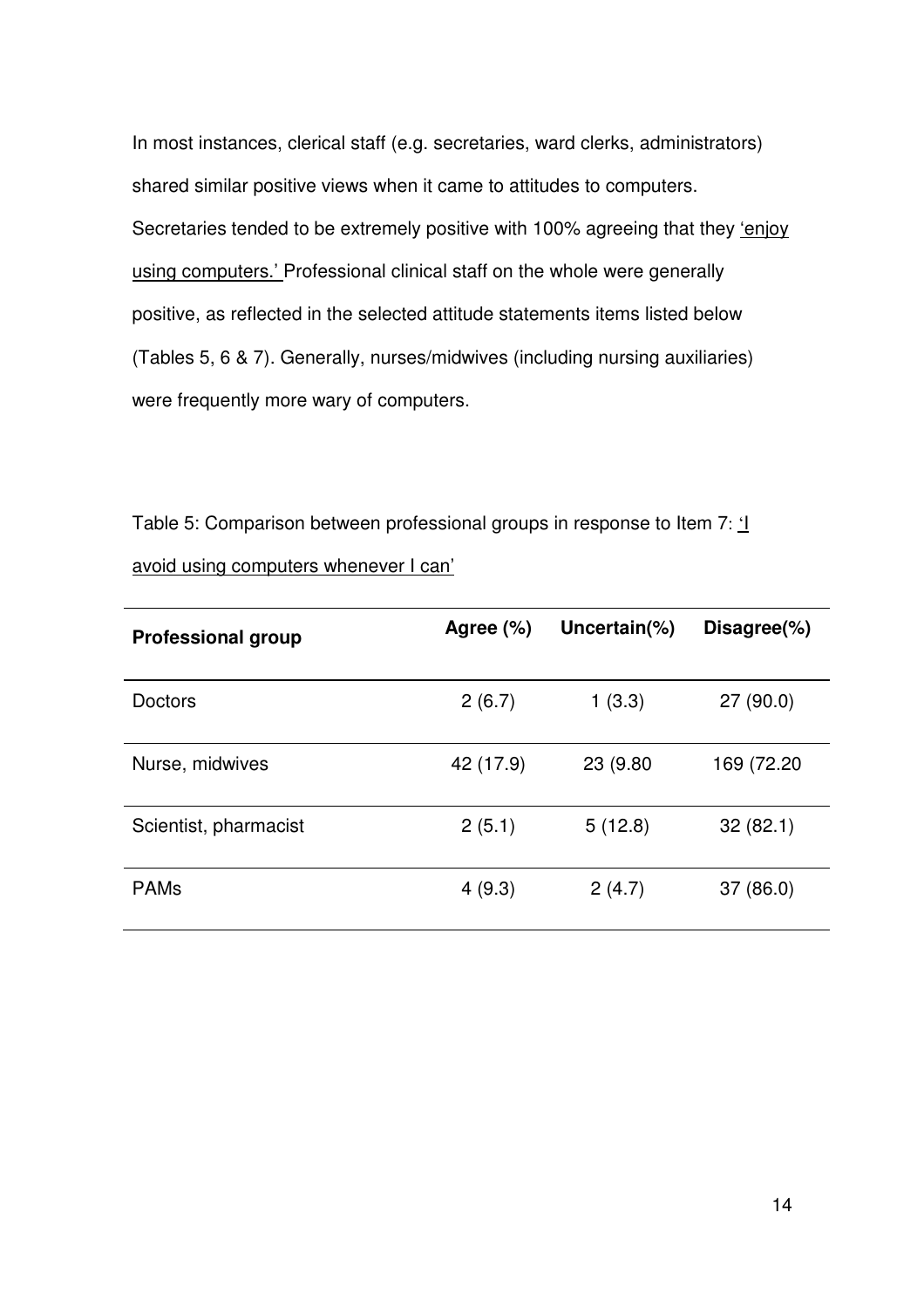Table 6: Comparison between professional groups in response to Item 11:

'Using a computer is more trouble than it is worth'

| <b>Professional group</b> | Agree $(\%)$ | Uncertain(%) | Disagree(%) |
|---------------------------|--------------|--------------|-------------|
| <b>Doctors</b>            | 1(3.3)       | 7(23.3)      | 22 (73.3)   |
| Nurse, midwives           | 31(13.2)     | 50(21.4)     | 153 (65.4)  |
| Scientist, pharmacist     | 2(5.1)       | 7(18.0)      | 30 (76.9)   |
| <b>PAMs</b>               | 4.7          | 16.3         | 79.1        |

Table 7: Comparison between professional groups in response to Item 12: '

|  |  | feel uncomfortable about the thought of using computers' |  |  |  |  |  |  |
|--|--|----------------------------------------------------------|--|--|--|--|--|--|
|--|--|----------------------------------------------------------|--|--|--|--|--|--|

| <b>Professional group</b> | Agree (%) | Uncertain $(\%)$ | Disagree(%) |
|---------------------------|-----------|------------------|-------------|
| <b>Doctors</b>            | 2(6.7)    | 1(3.30)          | 27(90.0)    |
| Nurse, midwives           | 55 (23.5) | 33(14.1)         | 146 (62.4)  |
| Scientist, pharmacist     | 4(10.3)   | 5(12.8)          | 30(76.9)    |
| <b>PAMs</b>               | 7(16.3)   | 1(2.3)           | 35(81.4)    |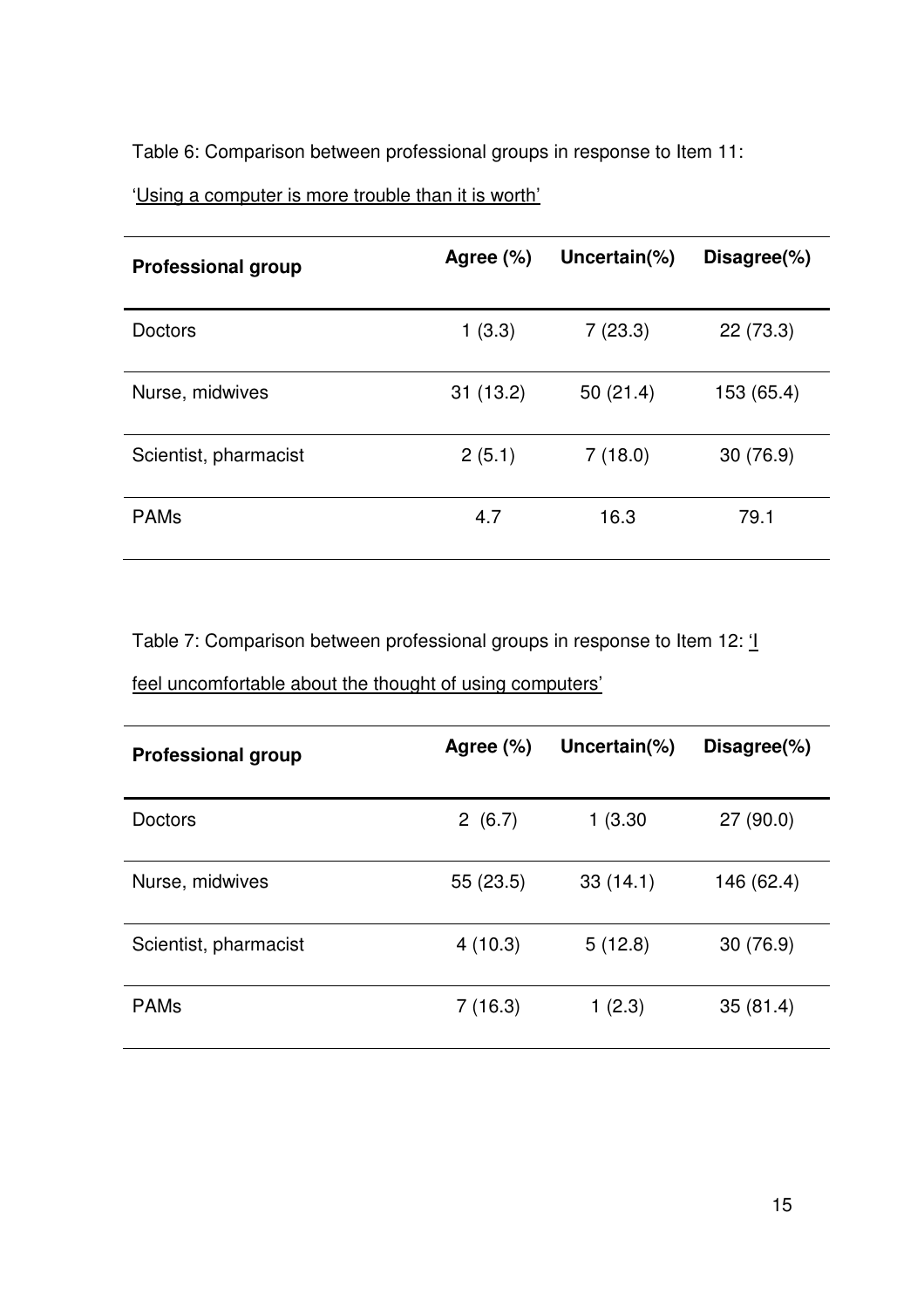Table 8: Comparison between professional groups in response to Item 15: ' sometimes feel intimidated by the thought of using a computer'

| <b>Professional group</b> | Agree (%) | Uncertain(%) | Disagree(%) |
|---------------------------|-----------|--------------|-------------|
| <b>Doctors</b>            | 16.7      | 6.7          | 76.7        |
| Nurse, midwives           | 34.2      | 9.8          | 56          |
| Scientist, pharmacist     | 15.4      | 12.8         | 71.8        |
| <b>PAMs</b>               | 20.9      | 9.3          | 69.8        |

# Written comments

On the last page of the questionnaire respondents were encouraged to write down their comments if they wished. The following quotations were selected from a total of 36 free-text responses and classified by the researcher into four common themes: access and time issues, dependability, training and preparation, professional concerns. [The numbers in brackets refer to corresponding identifier number allocated to each respondent].

Access and time issue:

• 'I find computers do save time in the way of word processing, literature searching and obtaining results. I have to say I am apprehensive about EPR. I feel it would be beneficial to us, but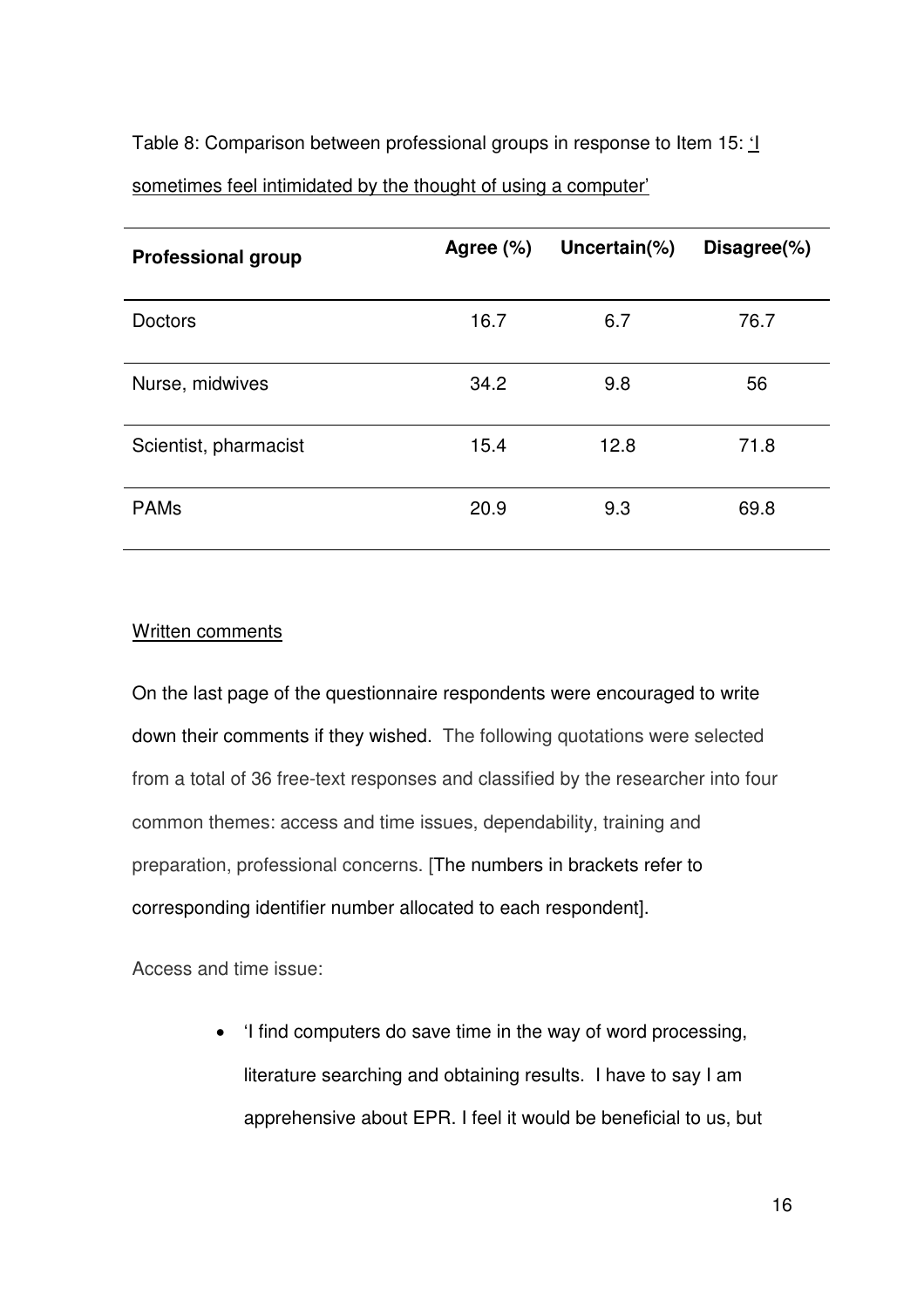the disadvantage will be too many nurses trying to use the same computer.' (6)

- 'It is difficult with discharges, many interruptions and doctors needing results etc. As it is at present you have to come out of the system completely.' (217)
- 'Computers are very useful. Should be more widespread and easily accessible.' (279)
- 'Constantly ending and restarting episodes takes up a lot of time.' (368)

**Dependibility** 

- 'The present system is very poor and constantly breaking down. I'm hoping for a better system and improved back up from the IT Dept. will be implemented.' (19)
- 'The problem with computers at work is that when they go down everything comes to a stand still.' (375)
- 'My biggest fear is: What happens if the system crashes.' (473)

Training and preparation

• 'I feel that when I am given a good training in computers I will feel more positive.' (174)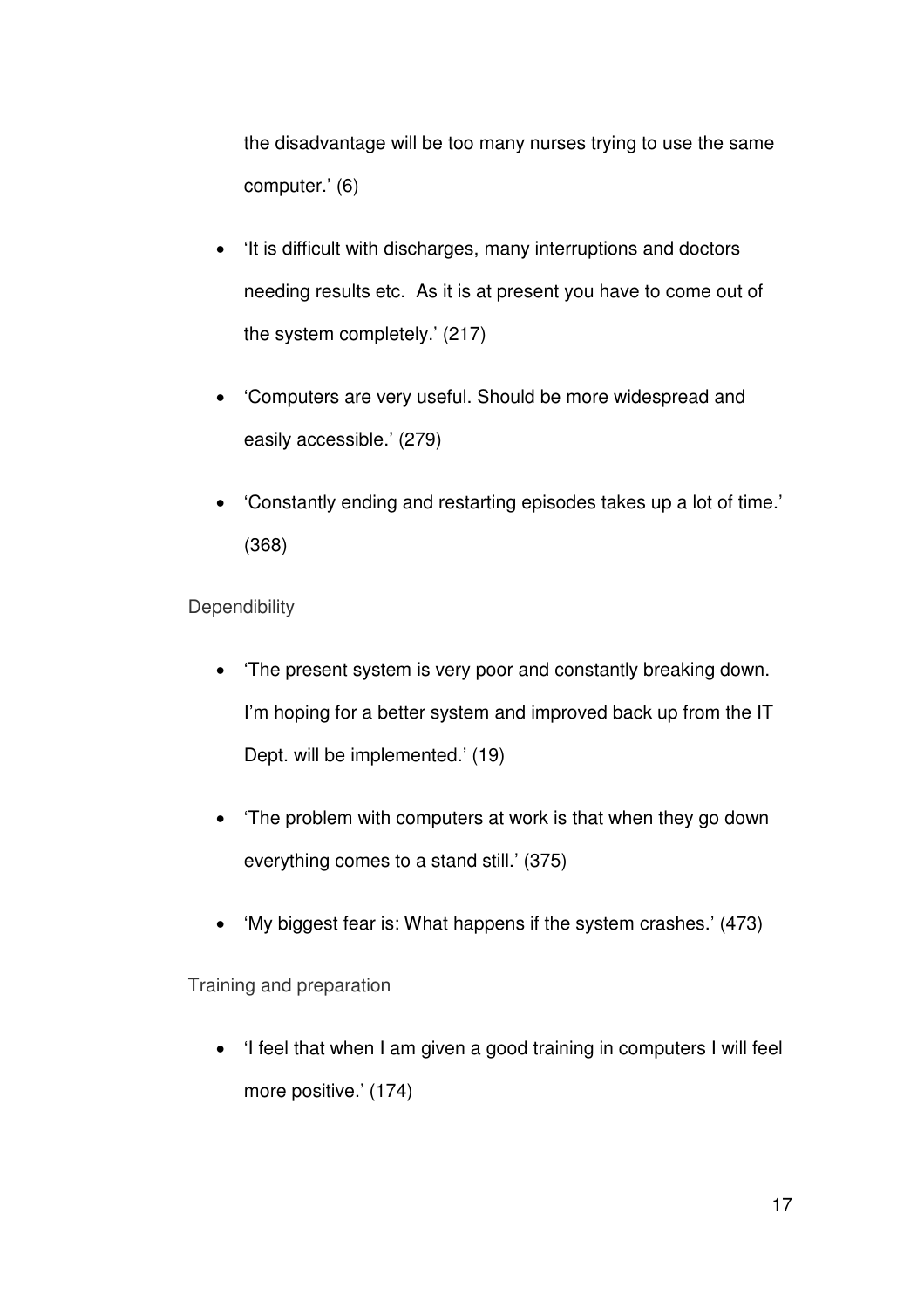- 'Some information about EPR may be of use as I know nothing about this.' (427)
- 'I would very much appreciate some in-service training using a computer.' (468)
- 'I feel with correct training and implementation the EPR will be very useful. However, it must be made simple for all levels of staff in order for it to work.' (366)
- 'I think it would be useful to have some written information about EPR and what it could be used for and also some information about the training that staff would have to undertake to allow the use of EPR to be initiated.' (475)
- 'I feel [that] when I feel confident in computer skills, I will be happier in using computers at work.' (476)

# Professional concerns

- 'A an a little weary about reliability and also confidentiality for patient info.' (370)
- 'I did not come into nursing to sit at a desk looking at a screen all night.' (410)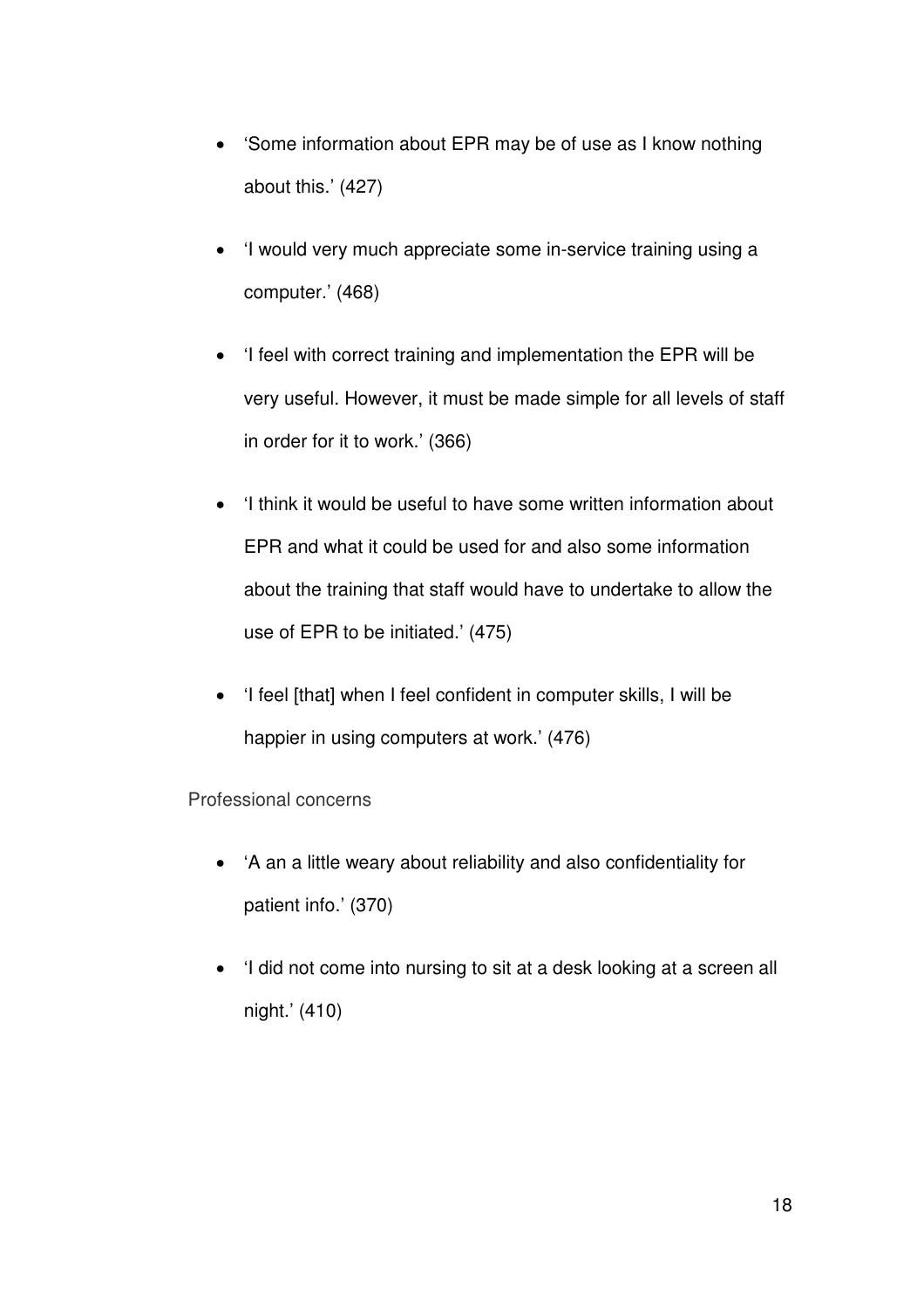#### **Discussion**

Among the varied information provided by the baseline survey of Trust employees, it is clear that there are distinct differences between subgroups within the sample in terms of current computer use, previous training, acknowledgement of EPR and in some of their attitudes and perceptions. It is quite striking that despite an overall optimistic view of electronic information technologies, nurses consistently recorded the greatest agreement with negative statements such as: 'I avoid using computers whenever I can', 'Using a computer is more trouble than it is worth,' 'I feel uncomfortable about the thought of using computers' and 'I sometimes feel intimidated by the thought of using a computer.' However, the view can be taken that it is realistic, sensible and logical to be cautious when faced with new technologies that have such a potential impact on the way patient care is managed and delivered. In light of previous research on the attitudes of nurses to computer information systems, the responses of the nurses in this sample appear to be justified; considerable problems encountered during the implementation of integrated clinical information systems are documented in the literature. For example, Brady [6] highlighted that systems sometimes only automate current practices and do not always increase productivity and improve patient care. In an earlier investigation Furst [7] made a point to state that electronic information systems must be able to ensure the patient confidentiality and address legal and ethical regulations.

 It was not surprising that a large number of respondents in the current study recorded the 'uncertain' option for the attitude statements that included a reference to EPR. At the time of data collection, only sixty-two percent of the

19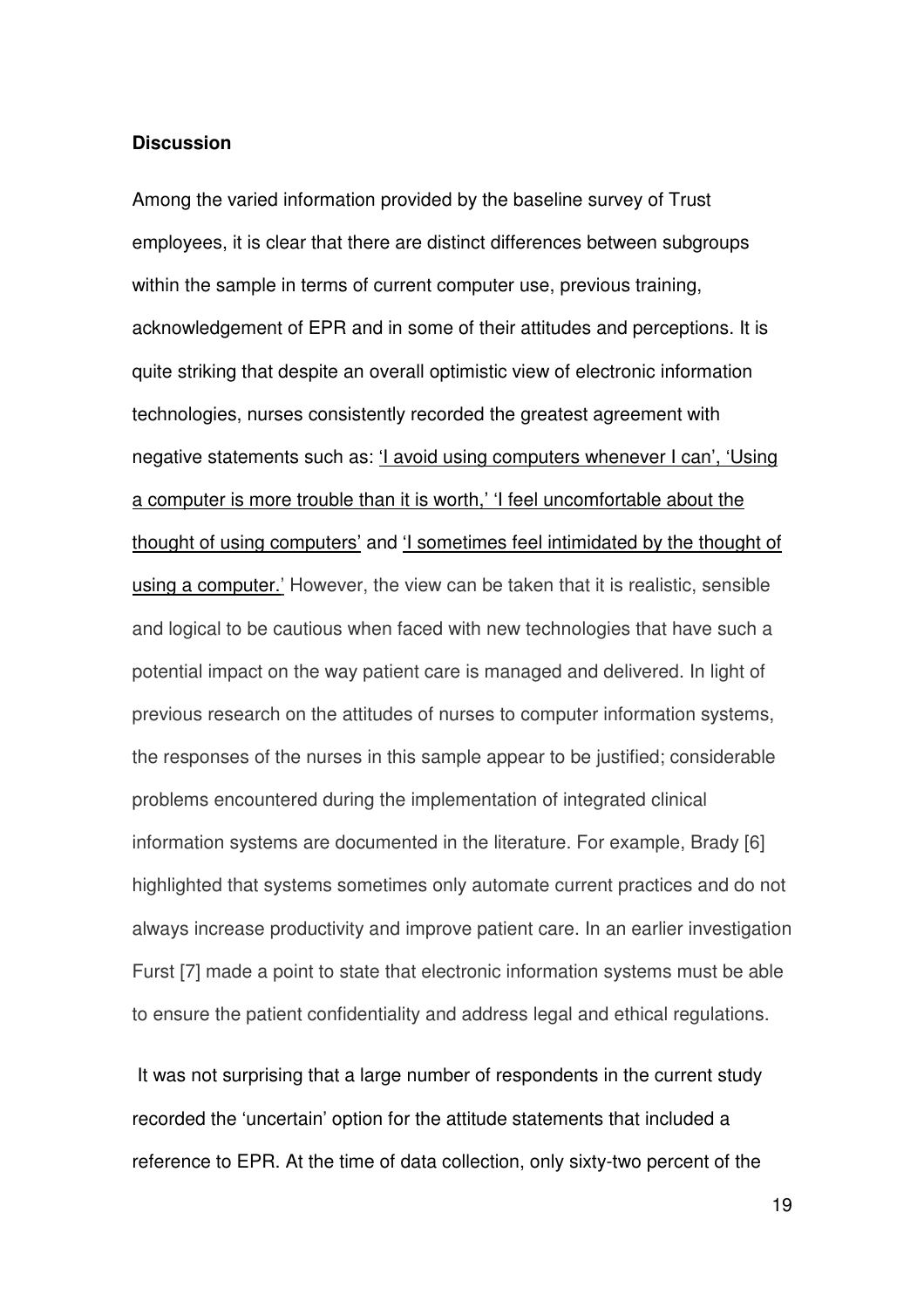sample was familiar with 'EPR'. As activity on the EPR Programme has increased dramatically within the past year, it would be safe to assume that this number would have enlarged considerably; a follow-up survey should be considered.

This pragmatic survey was designed to obtain a quick 'snapshot' of Trust employees in preparation for EPR; this has been achieved. However, a limitation of the research was observed in its sampling technique. The convenience sample was self-selected rather than researcher selected from a definable sample frame of Trust employees. This point would need to be corrected in subsequent rounds of the survey.

Further research will be required to monitor the experience of Trust staff throughout the implementation of EPR. It will be important to identify potential areas of difficulty before major problems arise, which may have a devastating impact on the effectiveness of the new integrated clinical information management system. Observational methods that document how individuals learn to use and then apply their understanding of the system to their daily practice will be an invaluable adjunct to identifying attitudes and perceptions of the specific information management technology.

# **Implications and recommendations**

This survey has provided the local NHS hospital Trust with some basic, but quite important information about the perceptions of a broad spectrum of

20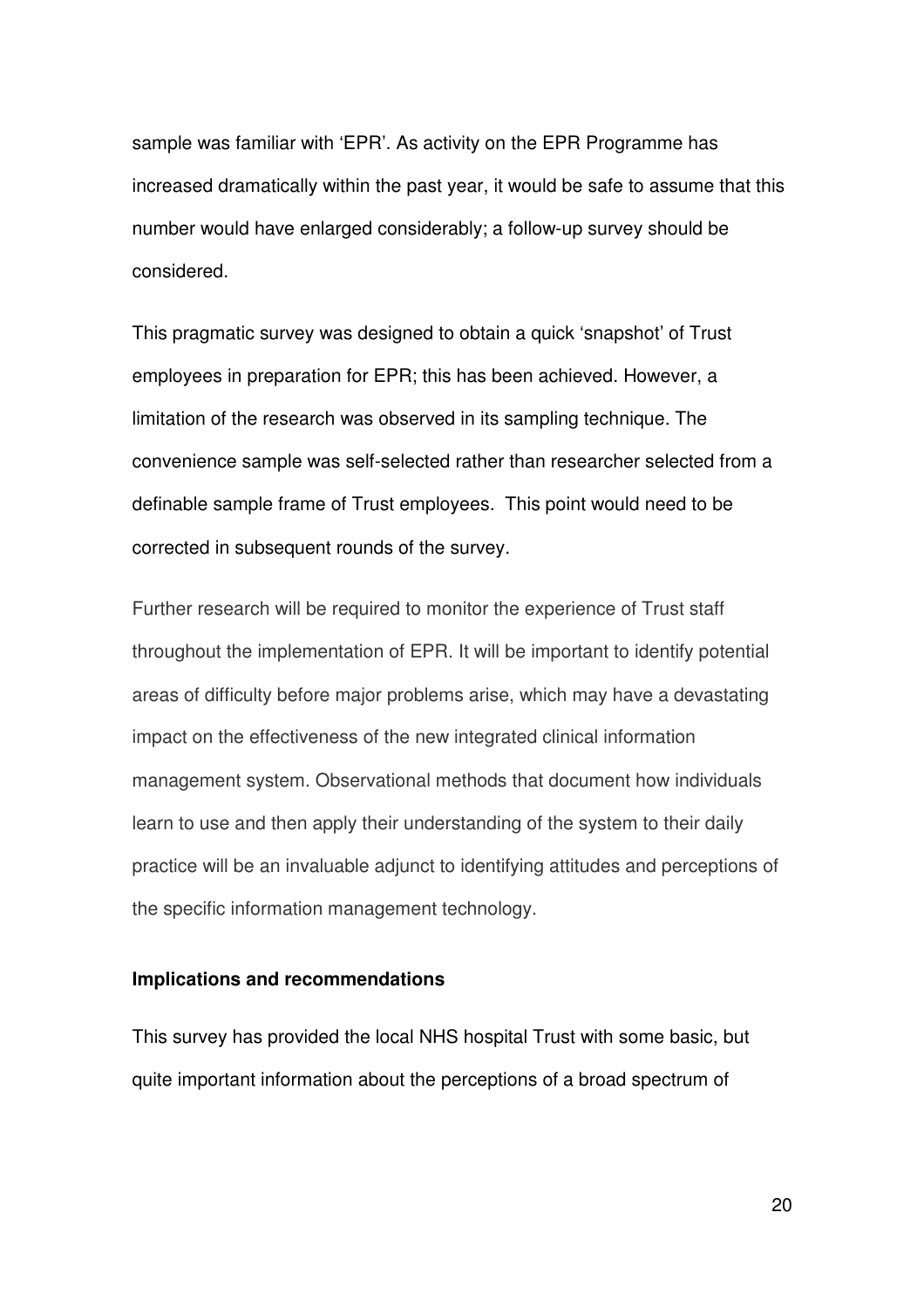employees on the EPR and general computer use. The main implications and their associated recommendations for explicit action were as follows:

- Although justifiably wary of EPR, the majority of participating Trust staff were positive and appeared to be looking forward to its implementation. It is therefore essential that the recognised enthusiasm and positive outlook be maintained by keeping all Trust staff informed of progress and attention given to listening to their concerns.
- **There are many individuals from all areas who would like to know more** about EPR, and this should be addressed in the near future. A series of meeting and presentations with staff will need to be planned. These informal interactions will focus on explaining: What is EPR? How and when EPR might affect them? and should also be used to elicit the views and particular concerns of potential users.
- Adequate training is a particular concern and recognised need for nurses and PAMs. This would suggest that support for those who are less confident should be given sensitively. It is therefore important that the software supplier's training strategy is disseminated promptly to managers and designated trainers.
- Both acute hospitals within the Trust demonstrated similar views of computers in general, although staff members at Hospital 2 seem to be more aware of EPR. Each hospital will be assigned one Senior Practice Development Nurse, who will take responsibility for tailoring development activity within each site.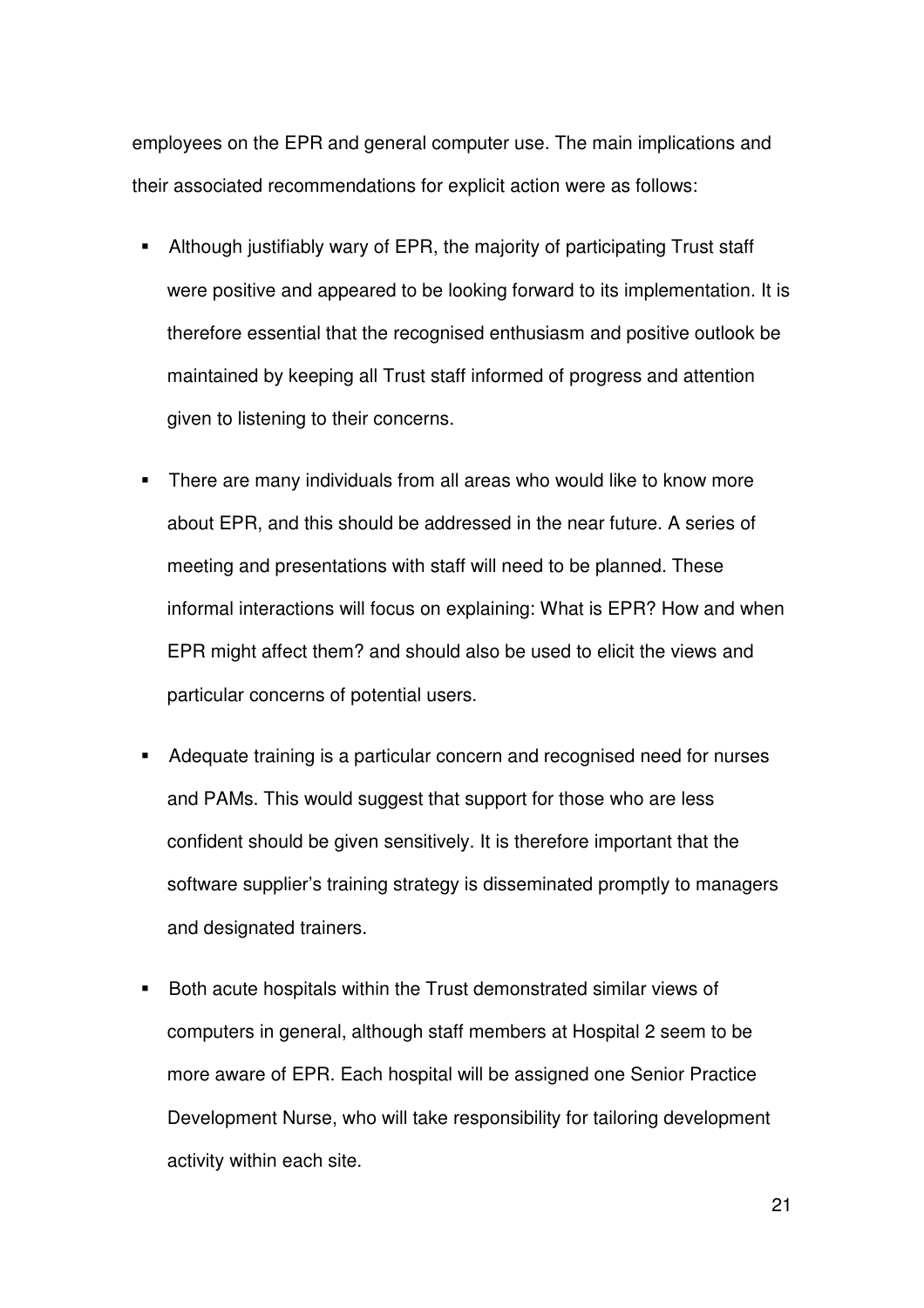**IMPORTANTIAGORY INTER 15 IMPORTANT IN THE IMPORTANT IN THE IMPORTANT IN IMPORTANT IN THE IMPORTANT IN THE IMPORTANT IN THE IMPORTANT IN THE IMPORTANT IN THE IMPORTANT IN THE IMPORTANT IN THE IMPORTANT IN THE IMPORTANT IN** impact on individual time, training and preparation requirements, confidentiality of information and overall dependability of EPR were previously specified in early strategic documentation and continue to be viewed as being vital to the effectiveness of any T & M development.

Since its inception The EPR Project team have endeavoured to address the concerns of Trust staff and direct its actions toward exploring, in partnership with clinical staff, how an EPR system may facilitate and support improvements to clinical practice. A series of Vision Centre workshops have now commenced, which focus on exploring with clinical staff new ways of working in response to an electronic medium.

**Acknowledgements:** To Andy Grady, Rose Hand, Mike Ferro and Steven Collins, who have all been very generous in providing such helpful and welcomed support to this study.